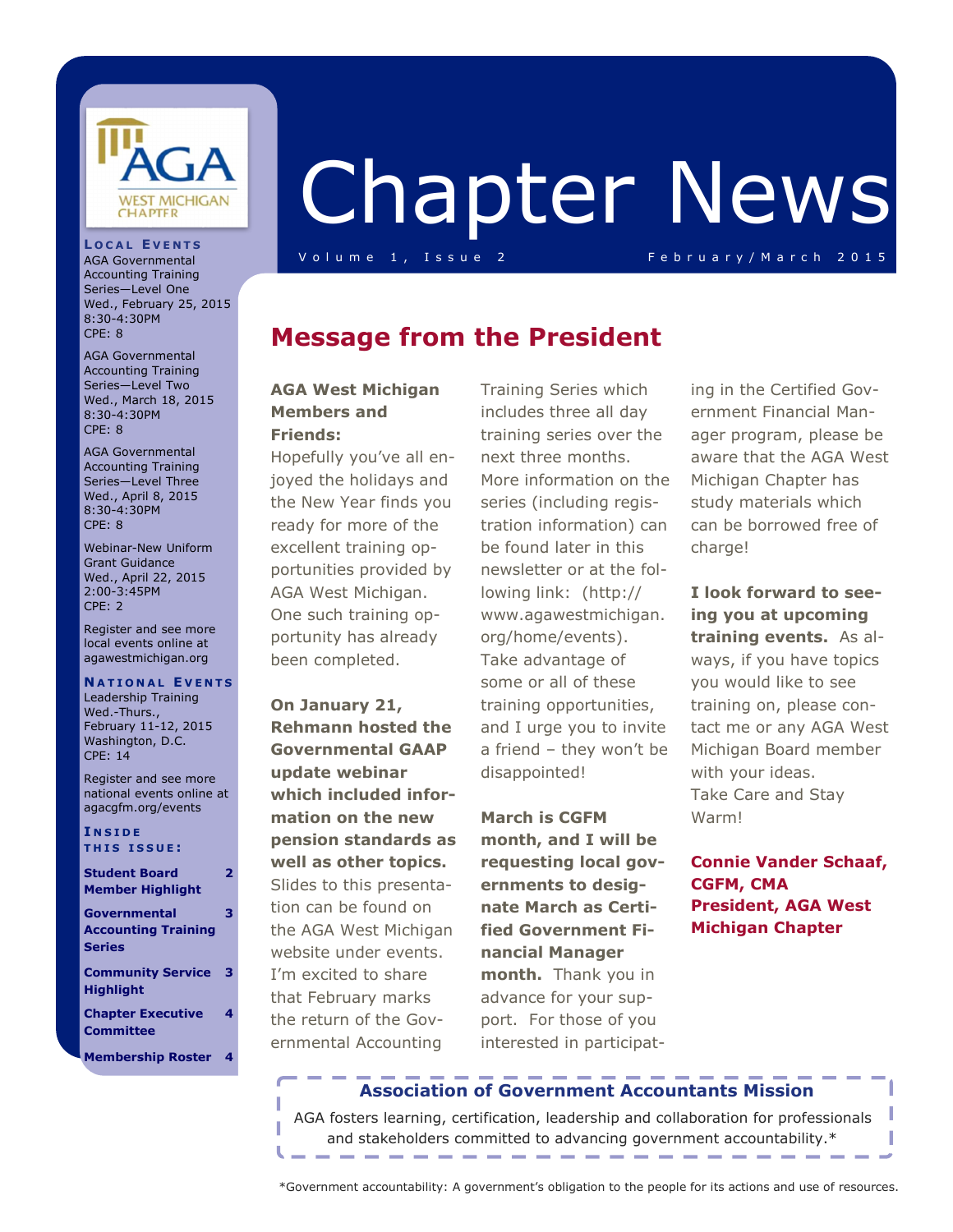Page 2 GA

The Association of Government **Accountants** is a 15,000-member professional organization devoted to meeting the professional development, education, networking, and certification needs of its members.

AGA represents government financial managers working in local, state and federal governments as well as the private sector and academia.

The Association seeks to advance government accountability at all levels of government through its Certified Government Financial Manager (CGFM) Program, which has recognized more than 13,000 individuals for their unique skills and experience.

To learn more about the Association, its many programs, or any of its 90 chapters, visit us online at www.agacgfm.org.

## **Student Board Member Highlight**

Ruben Sholinyan was selected as the 2014-2015 Student Board member. He is a thirdyear student at Aquinas College in Grand Rapids, Michigan who is majoring in both Professional Accountancy and Economics. Ruben currently works as an assistant bookkeeper for a local trucking company, a store associate at his school's bookstore, and an accounting and economics tutor at Aquinas College. At his school Ruben is the president of the Business and Accounting League whose mission is to build a bridge between the academic world and the professional world for the students of Aquinas College. Ruben joined the Association of

Government Accountants in order to help inform students about career opportunities in the field of governmental accounting. Upon graduation, Ruben hopes to enter the field of accounting. As the Student Board member, Ruben assists the Early Career Chair in reaching out to the student population, including sending periodic newsletters and maintaining the AGA's Facebook page. He also assists in planning the Student & Early Career Event scheduled for February 11th, 2015 at the East Grand Rapids Community Center, Commission Chambers Room 201.

### Focus on Early Career and Student

AGA West Michigan awards a "Student Board Member" scholarship each year. The recipient participates in Chapter Executive Committee meetings and receives a \$1,000 college scholarship.

#### **Did you know?**

Our Chapter invites local college students to attend Chapter events free of charge. Two "student scholarships" are offered for each local event on a first-come, first-served basis.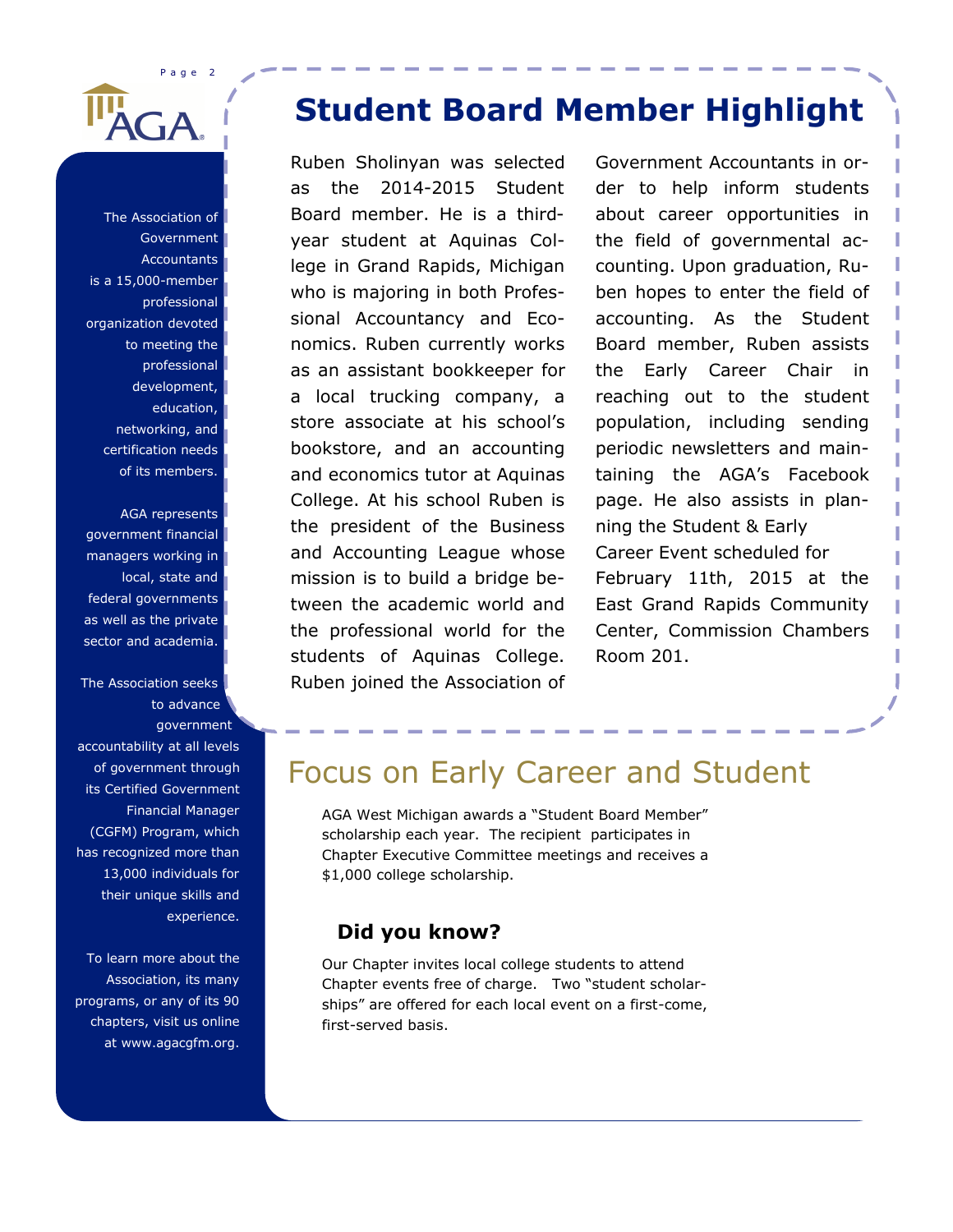### **Governmental Accounting Training Series in Grand Rapids**

**AGA West Michigan's premier training series** features three information-packed days of governmental CPE. Each level offers 8 hours of CPE, and costs just \$125 per day\*, including lunch! Since its inception in 2006, the GATS has had over 300 participants, and is fast becoming one of the state's leading training programs designed to provide elected officials and others charged with the responsibility of governmental accounting with a basic understanding of the principles of governmental GAAP, and to enhance their skills for accomplishing this important function. This training is ideal for elected officials, clerks, treasurers, bookkeepers, and others desiring a better under-

standing of governmental accounting and internal controls.

#### **February 25, 2015—CPE: 8 Level One (8:30-4:30PM)**

Introduction to fund accounting, financial reporting, basic grants management, single audit overview, understanding and establishing effective control, and CGFM certification.

#### **March 18, 2015—CPE: 8 Level Two (8:30-4:30PM)**

Digging deeper into the GAAP hierarchy, intermediate accounting/reporting, The Yellow Book, federal cost principles (A-87), effective audit committees,

avoiding fraud risks, and citizen centric reporting.

#### **April 8, 2015—CPE: 8 Level Three (8:30- 4:30PM)**

Advancing into GASB's codification, footnote disclosures, elements of a CAFR, subrecipient monitoring, audit findings, indirect cost rates, fraud case studies, avoiding common deficiencies, and service efforts and accomplishments reporting.

**Location:** Rehmann, 2330 East Paris Ave., SE, Grand Rapids, MI 49546

\*\*Early bird registration (one week before each event) is \$125 per day for AGA members and \$150 for non-members, and includes lunch on-site. Discounts are available if registering for multiple sessions.

# **Community Service Highlight**

**January 1, 2015 to March 31, 2015 The Salvation Army West Michigan Northern Indiana Division**

**Website:**  www.sawmni.org

#### **Mission:**

The Salvation Army, an international movement, is an evangelical part of the universal Christian Church. Its message is based on the Bible. Its ministry is motivated by the love of God. Its mission is to preach the gospel of Jesus Christ and to meet human needs in His name without discrimination.

#### **Area of Service:**

West Michigan and Northern Indiana

#### **April 1, 2015 to June 30, 2015 Michelle's Rescue**

**Website:**  www.michelesrescue.com

#### **Mission:**

Michele's Rescue is a 501(c)(3) non-profit anima rescue. We are a no kill rescue that takes in and adopts out animals from all over the country. Most of the animals we take in are in line to be "putdown" and need rescues like ours to find them a happy and loving home.

**Area of Service:**  Kent County, Michigan The Chapter sets aside \$1 from each event registration as a cash gift to the charity and makes a chapter cash donation of \$100 per quarter.

#### **New CGFMs since start of 2013 Program Year**

- **Paul Matz, CPA, CGFM (Jan. 2013) Michelle McCloud, CGFM (Jan. 2013) Joe Verlin, CPA, CGFM (Apr. 2013) Dwight Avery, CPA, CCM, CGFM (Jul. 2013)**
- **Casey Zaski, CPA, CGFM (Apr. 2014)**
- **Jason, O'Connell, CGFM (2014)**



newest Certified Government Financial Managers!

- 43 percent of West Michigan **Chapter** membership holds a CGFM
- certification